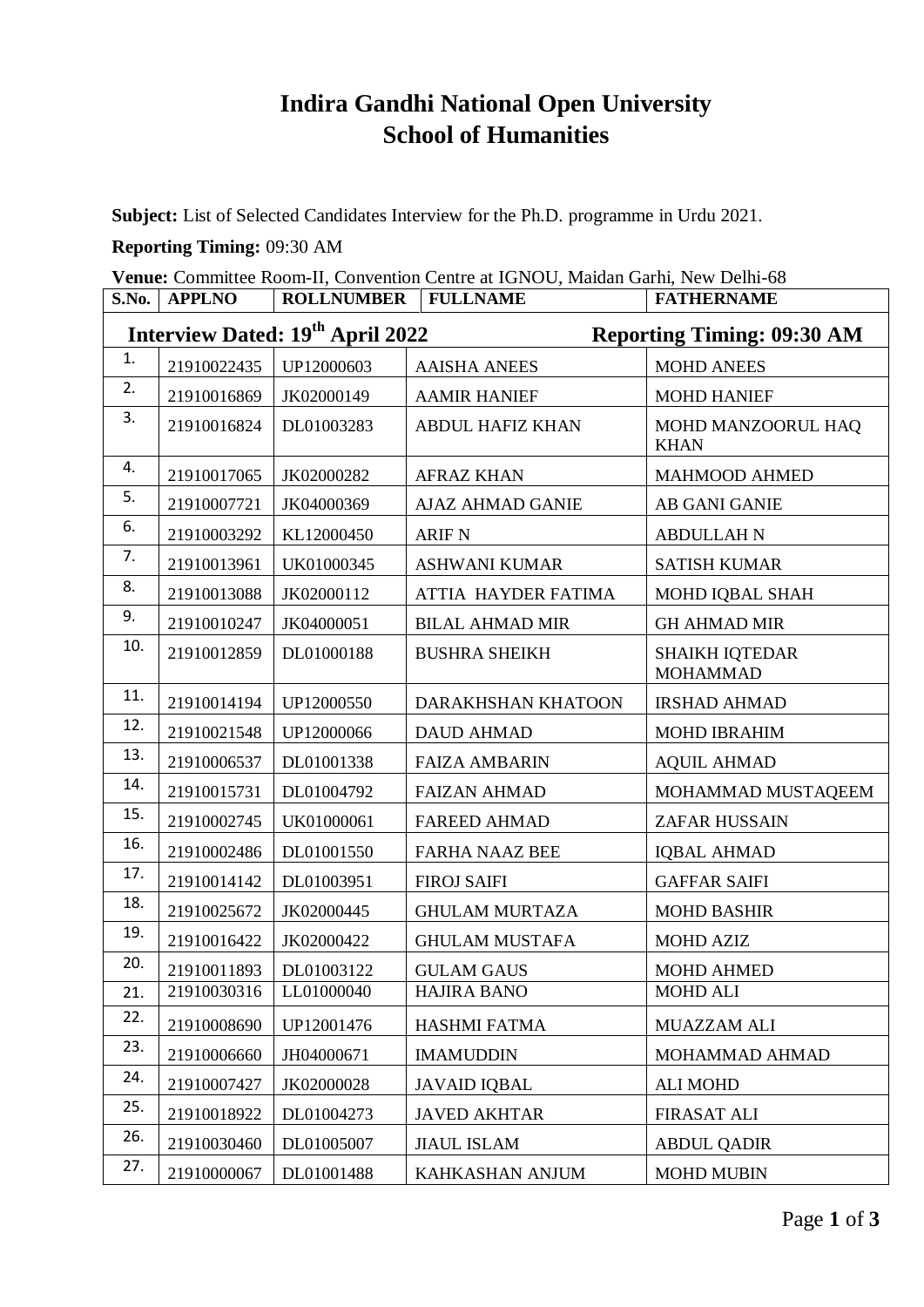|     |             | Interview Dated: 20 <sup>th</sup> April 2022 |                            | <b>Reporting Timing: 09:30 AM</b> |
|-----|-------------|----------------------------------------------|----------------------------|-----------------------------------|
| 1.  | 21910014414 | DL01003208                                   | <b>KALEEM AHMAD</b>        | <b>MUBARAK HUSAIN</b>             |
| 2.  | 21910025965 | DL01002304                                   | <b>KHUSHNUDA BANO</b>      | <b>FURQAN ALI</b>                 |
| 3.  | 21910010497 | UP12000512                                   | <b>KISHWAR NAZNEEN</b>     | <b>SHAHID MOIN ANSARI</b>         |
| 4.  | 21910005453 | LL01000025                                   | LIYAKAT ALI                | <b>GHULAM MOHD</b>                |
| 5.  | 21910007096 | JK04000020                                   | <b>MANZOOR AHMAD GANIE</b> | <b>MOHD AFZAL GANIE</b>           |
| 6.  | 21910000500 | UP12001171                                   | <b>MD FAIYAJ AHAMAD</b>    | NIJAMADDIN ANSARI                 |
| 7.  | 21910023189 | JK04000189                                   | <b>MOHAMAD AMIR DAR</b>    | <b>RIYAZ AHMAD DAR</b>            |
| 8.  | 21910016331 | DL01004764                                   | MOHAMMAD AJAM              | MOHAMMAD ILIYAS                   |
| 9.  | 21910008875 | JK02000293                                   | <b>MOHAN SINGH</b>         | <b>DHAIN SINGH</b>                |
| 10. | 21910009931 | LL01000011                                   | MOHD ABDUR RAHMAN          | <b>MOHD YASEEN</b>                |
| 11. | 21910002963 | UK01000447                                   | <b>MOHD ARSHAD</b>         | <b>MOHD ILIYAS</b>                |
| 12. | 21910016318 | DL01001251                                   | <b>MOHD ASHRAF</b>         | <b>MOHD YASEEN</b>                |
| 13. | 21910015587 | DL01001105                                   | <b>MOHD ASHRAF</b>         | <b>ABDUL REHMAN</b>               |
| 14. | 21910003145 | DL01002596                                   | <b>MOHD FAHIMUDDIN</b>     | <b>ISLAMUDDIN</b>                 |
| 15. | 21910016203 | DL01003888                                   | <b>MOHD FIRDOUS ALAM</b>   | <b>MOHD DABIR ALAM</b>            |
| 16. | 21910008003 | DL01003879                                   | <b>MOHD FIROZ ANSARI</b>   | <b>MOHD MOBIN ANSARI</b>          |
| 17. | 21910029192 | DL01003837                                   | <b>MOHD ISHTIYAQ</b>       | <b>MOHD ASHFAQ</b>                |
| 18. | 21910000534 | DL01002875                                   | <b>MOHD JAVED ANSARI</b>   | MOHD FAROOQ ANSARI                |
| 19. | 21910025152 | LL01000020                                   | <b>MOHD MUSSSA</b>         | <b>ALI</b>                        |
| 20. | 21910017892 | DL01003870                                   | <b>MOHD OMER</b>           | <b>MOHD NAZIR</b>                 |
| 21. | 21910015108 | UP12000004                                   | <b>MOHD RASHID KHAN</b>    | <b>MOHD AMIN</b>                  |
| 22. | 21910016202 | UP12000996                                   | <b>MOHD SHAMEEM</b>        | <b>MOHD MUSTAFA</b>               |
| 23. | 21910012722 | TL01000618                                   | <b>MOHD YAQOOB</b>         | <b>MOHD NOOR</b>                  |
| 24. | 21910017726 | DL01002167                                   | MUAZZAM ALI                | <b>ASHIQ ALI</b>                  |
| 25. | 21910017953 | JK04000198                                   | MUBEENA AKHTAR             | <b>GH ALI GANIE</b>               |
| 26. | 21910013814 | KL12000358                                   | MUHAMMED FAYIS.M.P         | AHAMMED KUTTY MP                  |
| 27. | 21910010542 | UP12001066                                   | <b>NAZMA BEGUM</b>         | <b>ALI MURTUZA</b>                |

 $\overline{\phantom{a}}$